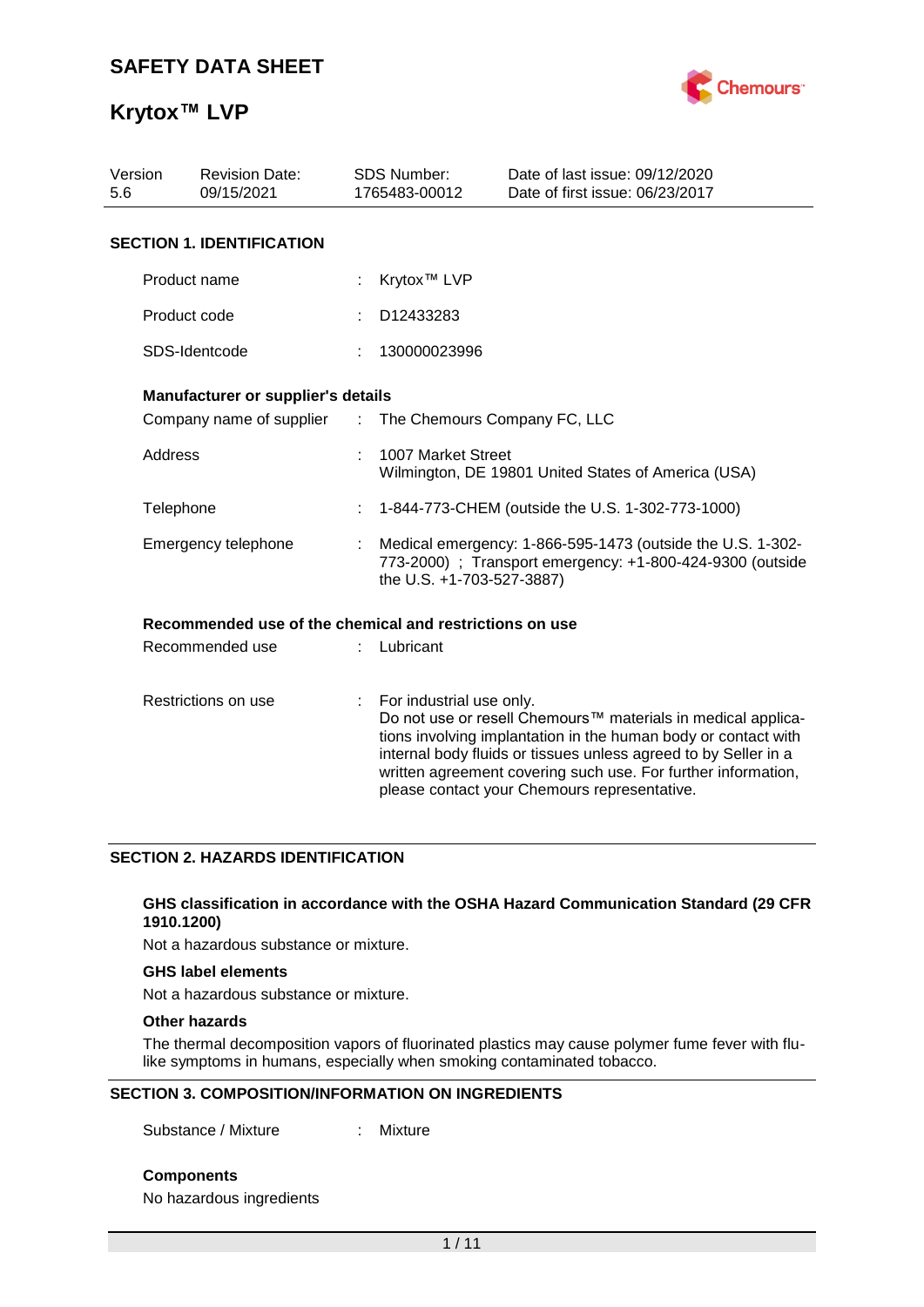

| Version<br>5.6                                                    | <b>Revision Date:</b><br>SDS Number:<br>09/15/2021<br>1765483-00012 |  | Date of last issue: 09/12/2020<br>Date of first issue: 06/23/2017                                                                                                                                                                                                                                                                                       |  |  |  |
|-------------------------------------------------------------------|---------------------------------------------------------------------|--|---------------------------------------------------------------------------------------------------------------------------------------------------------------------------------------------------------------------------------------------------------------------------------------------------------------------------------------------------------|--|--|--|
|                                                                   |                                                                     |  |                                                                                                                                                                                                                                                                                                                                                         |  |  |  |
|                                                                   | <b>SECTION 4. FIRST AID MEASURES</b>                                |  |                                                                                                                                                                                                                                                                                                                                                         |  |  |  |
| If inhaled                                                        |                                                                     |  | If inhaled, remove to fresh air.<br>Get medical attention if symptoms occur.                                                                                                                                                                                                                                                                            |  |  |  |
| In case of skin contact                                           |                                                                     |  | Wash with water and soap as a precaution.<br>Get medical attention if symptoms occur.                                                                                                                                                                                                                                                                   |  |  |  |
| In case of eye contact                                            |                                                                     |  | Flush eyes with water as a precaution.<br>Get medical attention if irritation develops and persists.                                                                                                                                                                                                                                                    |  |  |  |
| If swallowed                                                      |                                                                     |  | If swallowed, DO NOT induce vomiting.<br>Get medical attention if symptoms occur.<br>Rinse mouth thoroughly with water.                                                                                                                                                                                                                                 |  |  |  |
| Most important symptoms<br>and effects, both acute and<br>delayed |                                                                     |  | Inhalation may provoke the following symptoms:<br>Irritation<br>Lung edema<br>Eye contact may provoke the following symptoms<br><b>Blurred vision</b><br>Discomfort<br>Lachrymation<br>Skin contact may provoke the following symptoms:<br>Irritation<br>Redness<br>Inhalation may provoke the following symptoms:<br>Irritation<br>Shortness of breath |  |  |  |
|                                                                   | Protection of first-aiders                                          |  | No special precautions are necessary for first aid responders.                                                                                                                                                                                                                                                                                          |  |  |  |
| Notes to physician                                                |                                                                     |  | Treat symptomatically and supportively.                                                                                                                                                                                                                                                                                                                 |  |  |  |

## **SECTION 5. FIRE-FIGHTING MEASURES**

| Suitable extinguishing media :           |    | Not applicable<br>Will not burn                                                                                                |
|------------------------------------------|----|--------------------------------------------------------------------------------------------------------------------------------|
| Unsuitable extinguishing<br>media        |    | Not applicable<br>Will not burn                                                                                                |
| Specific hazards during fire<br>fighting | ÷. | Exposure to combustion products may be a hazard to health.                                                                     |
| Hazardous combustion prod-<br>ucts       |    | Hydrogen fluoride<br>carbonyl fluoride<br>potentially toxic fluorinated compounds<br>aerosolized particulates<br>Carbon oxides |
| Specific extinguishing meth-<br>ods      | ÷. | Use extinguishing measures that are appropriate to local cir-<br>cumstances and the surrounding environment.                   |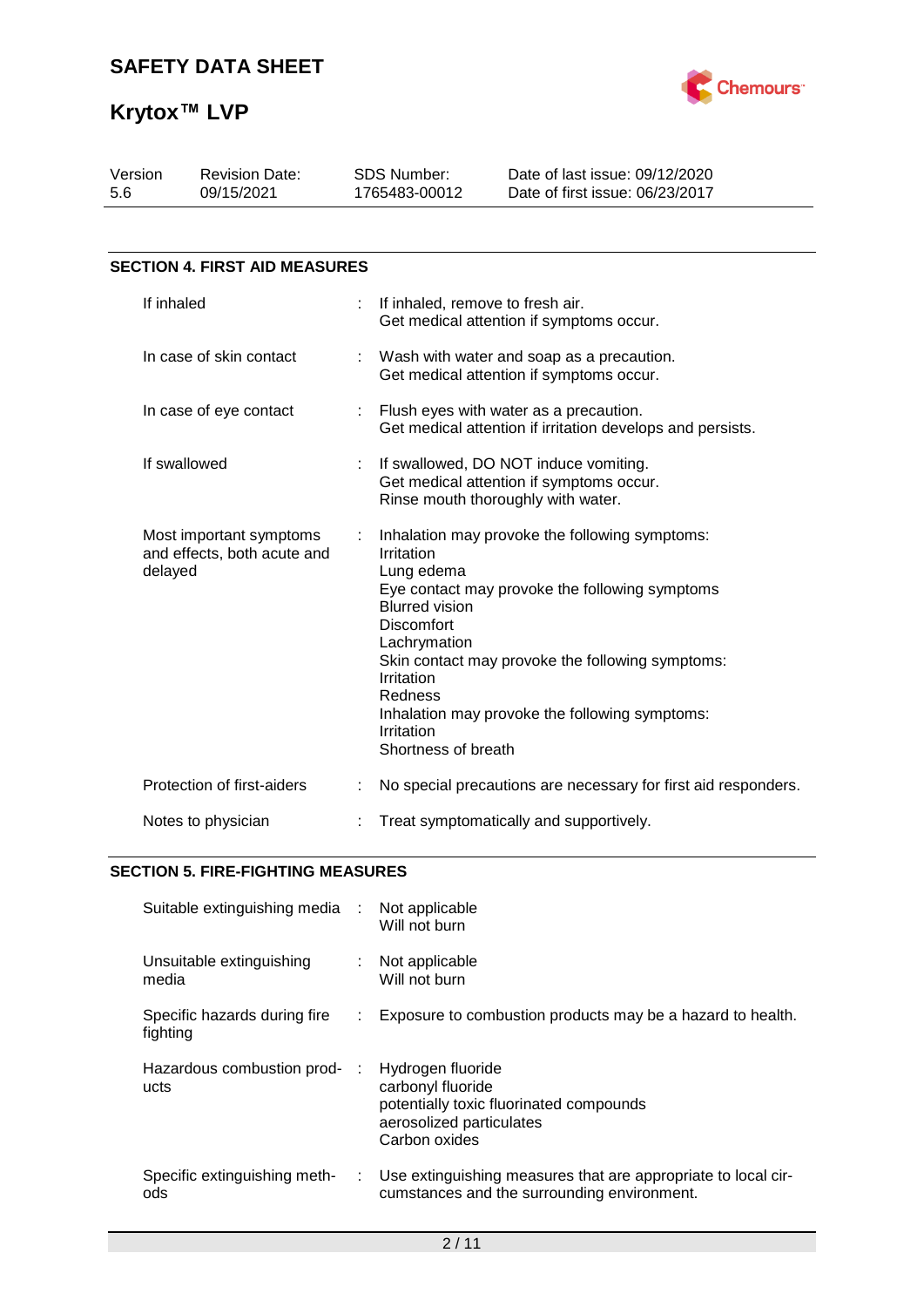

| Version<br>5.6                                                                  | <b>Revision Date:</b><br>09/15/2021           |  | SDS Number:<br>1765483-00012                                                                                                                                                                                                                                                                                                                                                                                                                                                                                                                                                                                                                                           | Date of last issue: 09/12/2020<br>Date of first issue: 06/23/2017                                              |  |  |  |
|---------------------------------------------------------------------------------|-----------------------------------------------|--|------------------------------------------------------------------------------------------------------------------------------------------------------------------------------------------------------------------------------------------------------------------------------------------------------------------------------------------------------------------------------------------------------------------------------------------------------------------------------------------------------------------------------------------------------------------------------------------------------------------------------------------------------------------------|----------------------------------------------------------------------------------------------------------------|--|--|--|
|                                                                                 |                                               |  | SO.<br>Evacuate area.                                                                                                                                                                                                                                                                                                                                                                                                                                                                                                                                                                                                                                                  | Use water spray to cool unopened containers.<br>Remove undamaged containers from fire area if it is safe to do |  |  |  |
| Special protective equipment<br>for fire-fighters                               |                                               |  | Wear self-contained breathing apparatus for firefighting if<br>necessary.<br>Use personal protective equipment.                                                                                                                                                                                                                                                                                                                                                                                                                                                                                                                                                        |                                                                                                                |  |  |  |
|                                                                                 | <b>SECTION 6. ACCIDENTAL RELEASE MEASURES</b> |  |                                                                                                                                                                                                                                                                                                                                                                                                                                                                                                                                                                                                                                                                        |                                                                                                                |  |  |  |
| Personal precautions, protec- :<br>tive equipment and emer-<br>gency procedures |                                               |  | Follow safe handling advice (see section 7) and personal pro-<br>tective equipment recommendations (see section 8).                                                                                                                                                                                                                                                                                                                                                                                                                                                                                                                                                    |                                                                                                                |  |  |  |
| Environmental precautions                                                       |                                               |  | Avoid release to the environment.<br>Prevent further leakage or spillage if safe to do so.<br>Retain and dispose of contaminated wash water.<br>Local authorities should be advised if significant spillages<br>cannot be contained.                                                                                                                                                                                                                                                                                                                                                                                                                                   |                                                                                                                |  |  |  |
| Methods and materials for<br>containment and cleaning up                        |                                               |  | Soak up with inert absorbent material.<br>For large spills, provide diking or other appropriate contain-<br>ment to keep material from spreading. If diked material can be<br>pumped, store recovered material in appropriate container.<br>Clean up remaining materials from spill with suitable absor-<br>bent.<br>Local or national regulations may apply to releases and dispo-<br>sal of this material, as well as those materials and items em-<br>ployed in the cleanup of releases. You will need to determine<br>which regulations are applicable.<br>Sections 13 and 15 of this SDS provide information regarding<br>certain local or national requirements. |                                                                                                                |  |  |  |

## **SECTION 7. HANDLING AND STORAGE**

| Technical measures           |    | : See Engineering measures under EXPOSURE<br>CONTROLS/PERSONAL PROTECTION section.                                                                                                                                         |
|------------------------------|----|----------------------------------------------------------------------------------------------------------------------------------------------------------------------------------------------------------------------------|
| Local/Total ventilation      |    | Use only with adequate ventilation.                                                                                                                                                                                        |
| Advice on safe handling      |    | Handle in accordance with good industrial hygiene and safety<br>practice, based on the results of the workplace exposure as-<br>sessment<br>Take care to prevent spills, waste and minimize release to the<br>environment. |
| Conditions for safe storage  | ÷. | Keep in properly labeled containers.<br>Store in accordance with the particular national regulations.                                                                                                                      |
| Materials to avoid           | ÷. | No special restrictions on storage with other products.                                                                                                                                                                    |
| Further information on stor- |    | No decomposition if stored and applied as directed.                                                                                                                                                                        |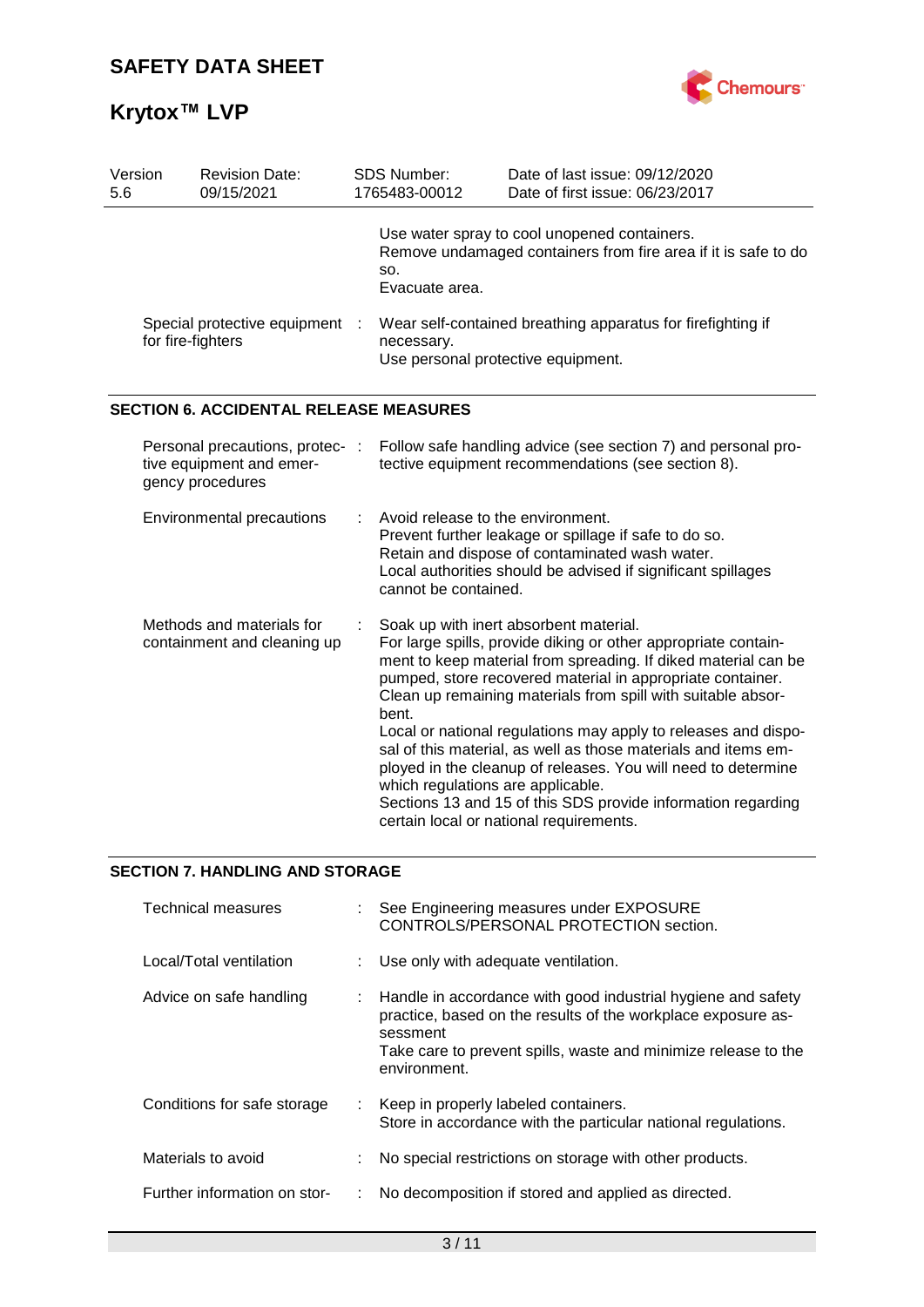

# **Krytox™ LVP**

| Version | <b>Revision Date:</b> | SDS Number:   | Date of last issue: 09/12/2020  |
|---------|-----------------------|---------------|---------------------------------|
| -5.6    | 09/15/2021            | 1765483-00012 | Date of first issue: 06/23/2017 |
|         |                       |               |                                 |

age stability

## **SECTION 8. EXPOSURE CONTROLS/PERSONAL PROTECTION**

## **Ingredients with workplace control parameters**

Contains no substances with occupational exposure limit values.

#### **Occupational exposure limits of decomposition products**

| Components          | CAS-No.   | Value type             | Control parame-           | <b>Basis</b>     |
|---------------------|-----------|------------------------|---------------------------|------------------|
|                     |           | (Form of               | ters / Permissible        |                  |
|                     |           | exposure)              | concentration             |                  |
| Hydrofluoric acid   | 7664-39-3 | <b>TWA</b>             | $0.5$ ppm                 | <b>ACGIH</b>     |
|                     |           |                        | (Fluorine)                |                  |
|                     |           | $\overline{C}$         | 2 ppm                     | <b>ACGIH</b>     |
|                     |           |                        | (Fluorine)                |                  |
|                     |           | $\overline{\text{c}}$  | 6 ppm                     | <b>NIOSH REL</b> |
|                     |           |                        | $5 \text{ mg/m}^3$        |                  |
|                     |           |                        |                           |                  |
|                     |           | <b>TWA</b>             | 3 ppm                     | <b>NIOSH REL</b> |
|                     |           |                        | $2.5$ mg/m <sup>3</sup>   |                  |
|                     |           | <b>TWA</b>             | 3 ppm                     | OSHA Z-2         |
| Carbonyl difluoride | 353-50-4  | <b>TWA</b>             | 2 ppm                     | <b>ACGIH</b>     |
|                     |           |                        |                           |                  |
|                     |           | <b>STEL</b>            | 5 ppm                     | <b>ACGIH</b>     |
|                     |           | <b>TWA</b>             | 2 ppm                     | <b>NIOSH REL</b> |
|                     |           |                        | $5 \text{ mg/m}^3$        |                  |
|                     |           | $\overline{\text{ST}}$ | 5 ppm                     | <b>NIOSH REL</b> |
|                     |           |                        | $15 \text{ mg/m}^3$       |                  |
|                     |           |                        |                           |                  |
| Carbon dioxide      | 124-38-9  | <b>TWA</b>             | 5,000 ppm                 | <b>ACGIH</b>     |
|                     |           |                        |                           |                  |
|                     |           | <b>STEL</b>            | 30,000 ppm                | <b>ACGIH</b>     |
|                     |           | <b>TWA</b>             | 5,000 ppm                 | <b>NIOSH REL</b> |
|                     |           |                        | 9,000 mg/m <sup>3</sup>   |                  |
|                     |           | <b>ST</b>              | 30,000 ppm                | <b>NIOSH REL</b> |
|                     |           |                        | 54,000 mg/m <sup>3</sup>  |                  |
|                     |           | <b>TWA</b>             | 5,000 ppm                 | OSHA Z-1         |
|                     |           |                        | $9,000$ mg/m <sup>3</sup> |                  |
| Carbon monoxide     | 630-08-0  | <b>TWA</b>             | 25 ppm                    | <b>ACGIH</b>     |
|                     |           |                        |                           |                  |
|                     |           | <b>TWA</b>             |                           | <b>NIOSH REL</b> |
|                     |           |                        | 35 ppm                    |                  |
|                     |           |                        | $40$ mg/m <sup>3</sup>    |                  |
|                     |           | $\mathsf{C}$           | 200 ppm                   | <b>NIOSH REL</b> |
|                     |           |                        | 229 mg/m <sup>3</sup>     |                  |
|                     |           | <b>TWA</b>             | 50 ppm                    | OSHA Z-1         |
|                     |           |                        | 55 mg/m <sup>3</sup>      |                  |

**Engineering measures** : Processing may form hazardous compounds (see section 10).

Ensure adequate ventilation, especially in confined areas. Minimize workplace exposure concentrations.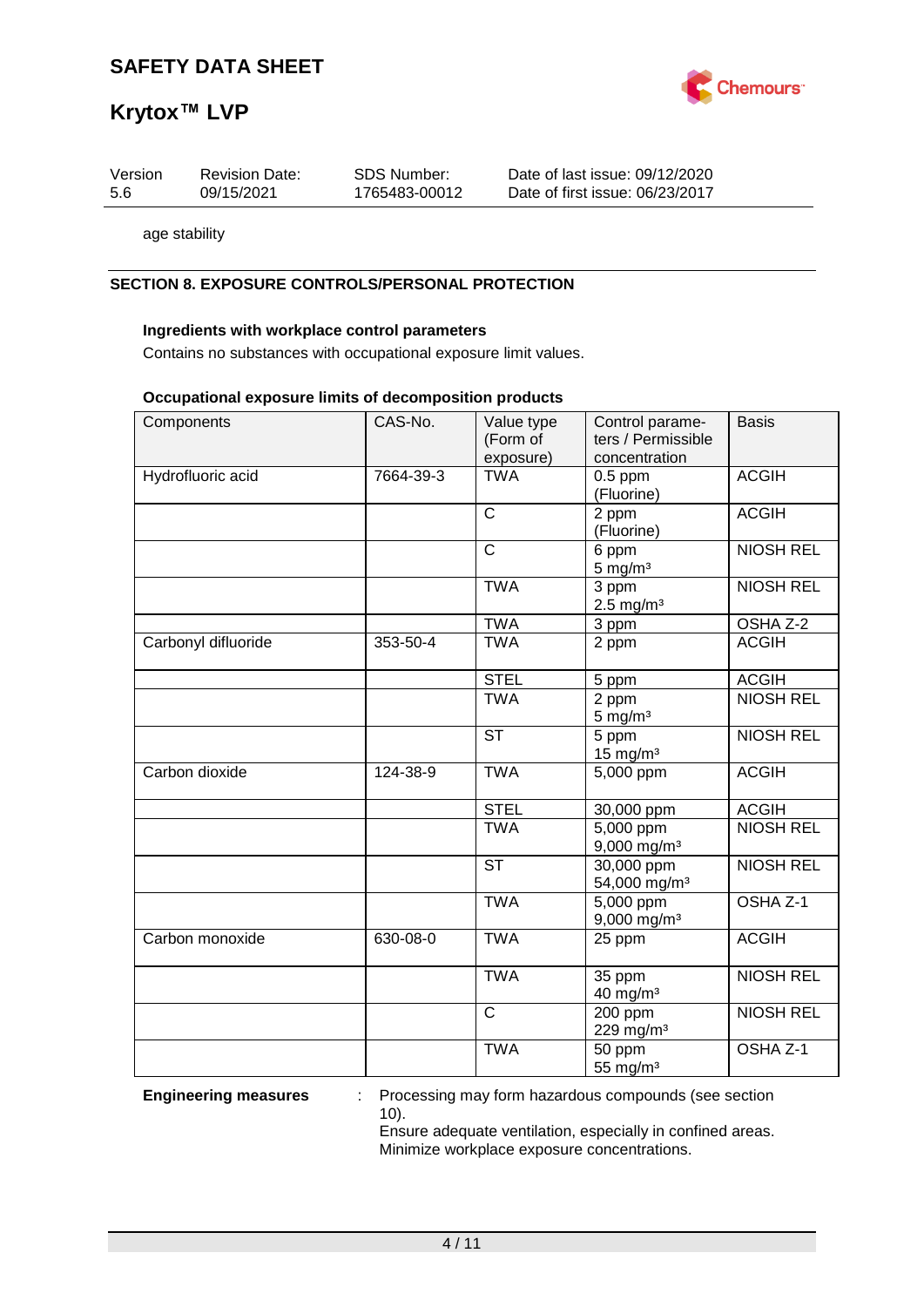# **Krytox™ LVP**



| Version<br>5.6         | <b>Revision Date:</b><br>09/15/2021 |  | <b>SDS Number:</b><br>1765483-00012                                                                                                                                                                                                                                                                                                                                                                                                                                                                                                                                                                                                                                                                      | Date of last issue: 09/12/2020<br>Date of first issue: 06/23/2017                                                                                                                                                 |  |  |
|------------------------|-------------------------------------|--|----------------------------------------------------------------------------------------------------------------------------------------------------------------------------------------------------------------------------------------------------------------------------------------------------------------------------------------------------------------------------------------------------------------------------------------------------------------------------------------------------------------------------------------------------------------------------------------------------------------------------------------------------------------------------------------------------------|-------------------------------------------------------------------------------------------------------------------------------------------------------------------------------------------------------------------|--|--|
|                        | Personal protective equipment       |  |                                                                                                                                                                                                                                                                                                                                                                                                                                                                                                                                                                                                                                                                                                          |                                                                                                                                                                                                                   |  |  |
| Respiratory protection |                                     |  | General and local exhaust ventilation is recommended to<br>maintain vapor exposures below recommended limits. Where<br>concentrations are above recommended limits or are<br>unknown, appropriate respiratory protection should be worn.<br>Follow OSHA respirator regulations (29 CFR 1910.134) and<br>use NIOSH/MSHA approved respirators. Protection provided<br>by air purifying respirators against exposure to any hazar-<br>dous chemical is limited. Use a positive pressure air supplied<br>respirator if there is any potential for uncontrolled release,<br>exposure levels are unknown, or any other circumstance<br>where air purifying respirators may not provide adequate<br>protection. |                                                                                                                                                                                                                   |  |  |
|                        | Hand protection                     |  |                                                                                                                                                                                                                                                                                                                                                                                                                                                                                                                                                                                                                                                                                                          |                                                                                                                                                                                                                   |  |  |
|                        | Remarks                             |  |                                                                                                                                                                                                                                                                                                                                                                                                                                                                                                                                                                                                                                                                                                          | Wash hands before breaks and at the end of workday.                                                                                                                                                               |  |  |
|                        | Eye protection                      |  | Safety glasses                                                                                                                                                                                                                                                                                                                                                                                                                                                                                                                                                                                                                                                                                           | Wear the following personal protective equipment:                                                                                                                                                                 |  |  |
|                        | Skin and body protection            |  |                                                                                                                                                                                                                                                                                                                                                                                                                                                                                                                                                                                                                                                                                                          | Skin should be washed after contact.                                                                                                                                                                              |  |  |
|                        | Hygiene measures                    |  | king place.                                                                                                                                                                                                                                                                                                                                                                                                                                                                                                                                                                                                                                                                                              | If exposure to chemical is likely during typical use, provide<br>eye flushing systems and safety showers close to the wor-<br>When using do not eat, drink or smoke.<br>Wash contaminated clothing before re-use. |  |  |

## **SECTION 9. PHYSICAL AND CHEMICAL PROPERTIES**

| Appearance                                                     |    | Grease                                              |
|----------------------------------------------------------------|----|-----------------------------------------------------|
| Color                                                          | ÷  | white                                               |
| Odor                                                           | ÷  | odorless                                            |
| <b>Odor Threshold</b>                                          | ÷. | No data available                                   |
| рH                                                             |    | : 7                                                 |
| Melting point/freezing point : 608 °F / 320 °C                 |    |                                                     |
| Initial boiling point and boiling : No data available<br>range |    |                                                     |
| Flash point                                                    | ÷  | Method: Pensky-Martens closed cup<br>Not applicable |
| Evaporation rate                                               | ÷  | Not applicable                                      |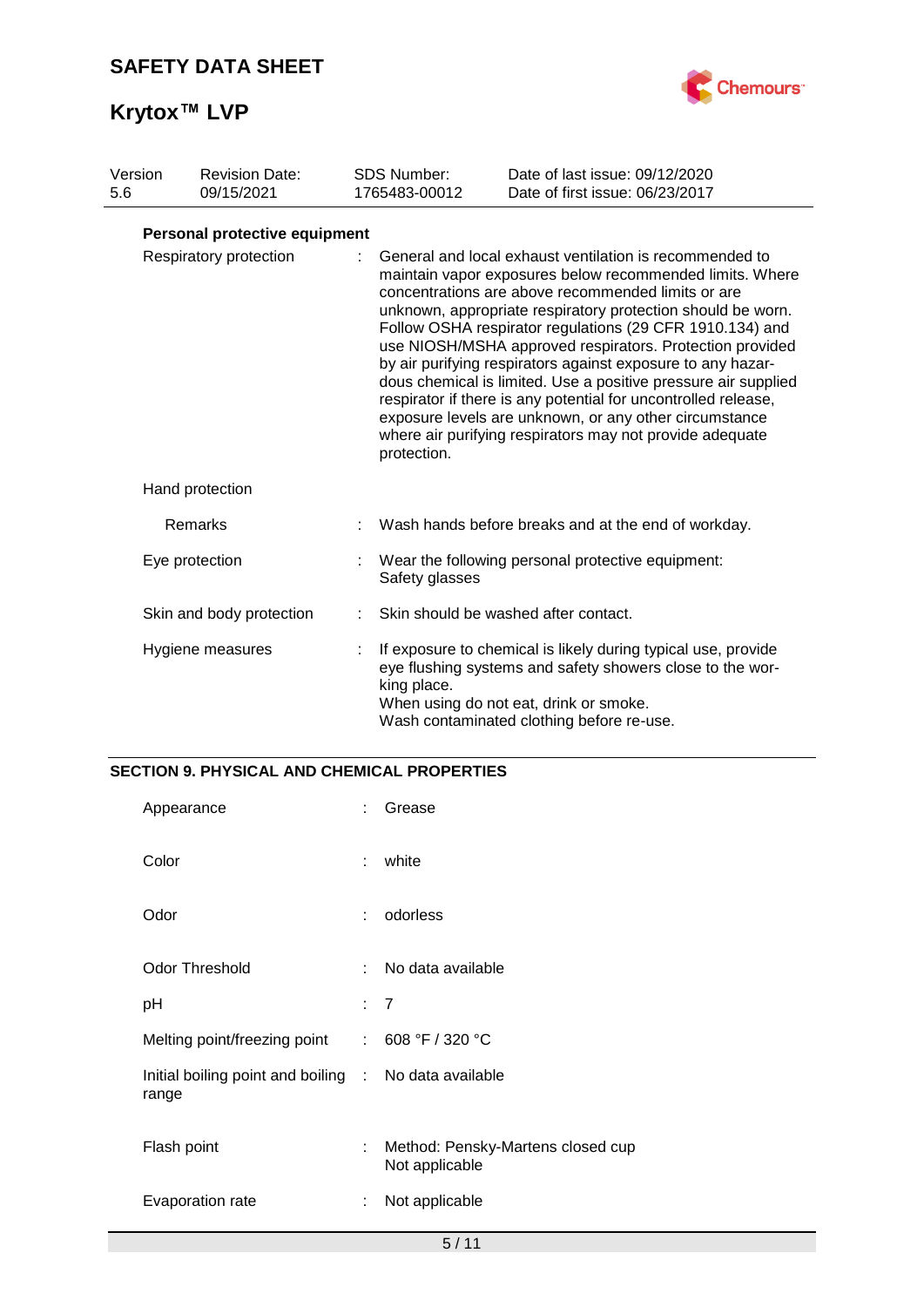# **Krytox™ LVP**



| 5.6 | Version                                             | <b>Revision Date:</b><br>09/15/2021                 |   | <b>SDS Number:</b><br>1765483-00012 | Date of last issue: 09/12/2020<br>Date of first issue: 06/23/2017 |
|-----|-----------------------------------------------------|-----------------------------------------------------|---|-------------------------------------|-------------------------------------------------------------------|
|     |                                                     |                                                     |   |                                     |                                                                   |
|     |                                                     | Flammability (solid, gas)                           | ÷ | Will not burn                       |                                                                   |
|     | Upper explosion limit / Upper<br>flammability limit |                                                     | ÷ | No data available                   |                                                                   |
|     |                                                     | Lower explosion limit / Lower<br>flammability limit | ÷ | No data available                   |                                                                   |
|     |                                                     | Vapor pressure                                      |   | Not applicable                      |                                                                   |
|     |                                                     | Relative vapor density                              |   | Not applicable                      |                                                                   |
|     |                                                     | Relative density                                    |   | 1.89 - 1.93 (75 °F / 24 °C)         |                                                                   |
|     | Solubility(ies)                                     | Water solubility                                    | ÷ | insoluble                           |                                                                   |
|     | octanol/water                                       | Partition coefficient: n-                           | ÷ | Not applicable                      |                                                                   |
|     |                                                     | Autoignition temperature                            |   | No data available                   |                                                                   |
|     |                                                     | Decomposition temperature                           | ÷ | 572 °F / 300 °C                     |                                                                   |
|     | Viscosity                                           | Viscosity, kinematic                                | ÷ | Not applicable                      |                                                                   |
|     |                                                     | <b>Explosive properties</b>                         | t | Not explosive                       |                                                                   |
|     |                                                     | Oxidizing properties                                |   |                                     | The substance or mixture is not classified as oxidizing.          |
|     | Particle size                                       |                                                     |   | No data available                   |                                                                   |

## **SECTION 10. STABILITY AND REACTIVITY**

| Reactivity                              |    | : Not classified as a reactivity hazard.                                     |
|-----------------------------------------|----|------------------------------------------------------------------------------|
| Chemical stability                      |    | Stable under normal conditions.                                              |
| Possibility of hazardous reac-<br>tions | ÷. | Hazardous decomposition products will be formed at elevated<br>temperatures. |
| Conditions to avoid                     | ÷. | None known.                                                                  |
| Incompatible materials                  |    | None.                                                                        |
|                                         |    |                                                                              |

# **Hazardous decomposition products**

| Thermal decomposition | : Hydrofluoric acid<br>Carbonyl difluoride |
|-----------------------|--------------------------------------------|
|                       | Carbon dioxide                             |
|                       | Carbon monoxide                            |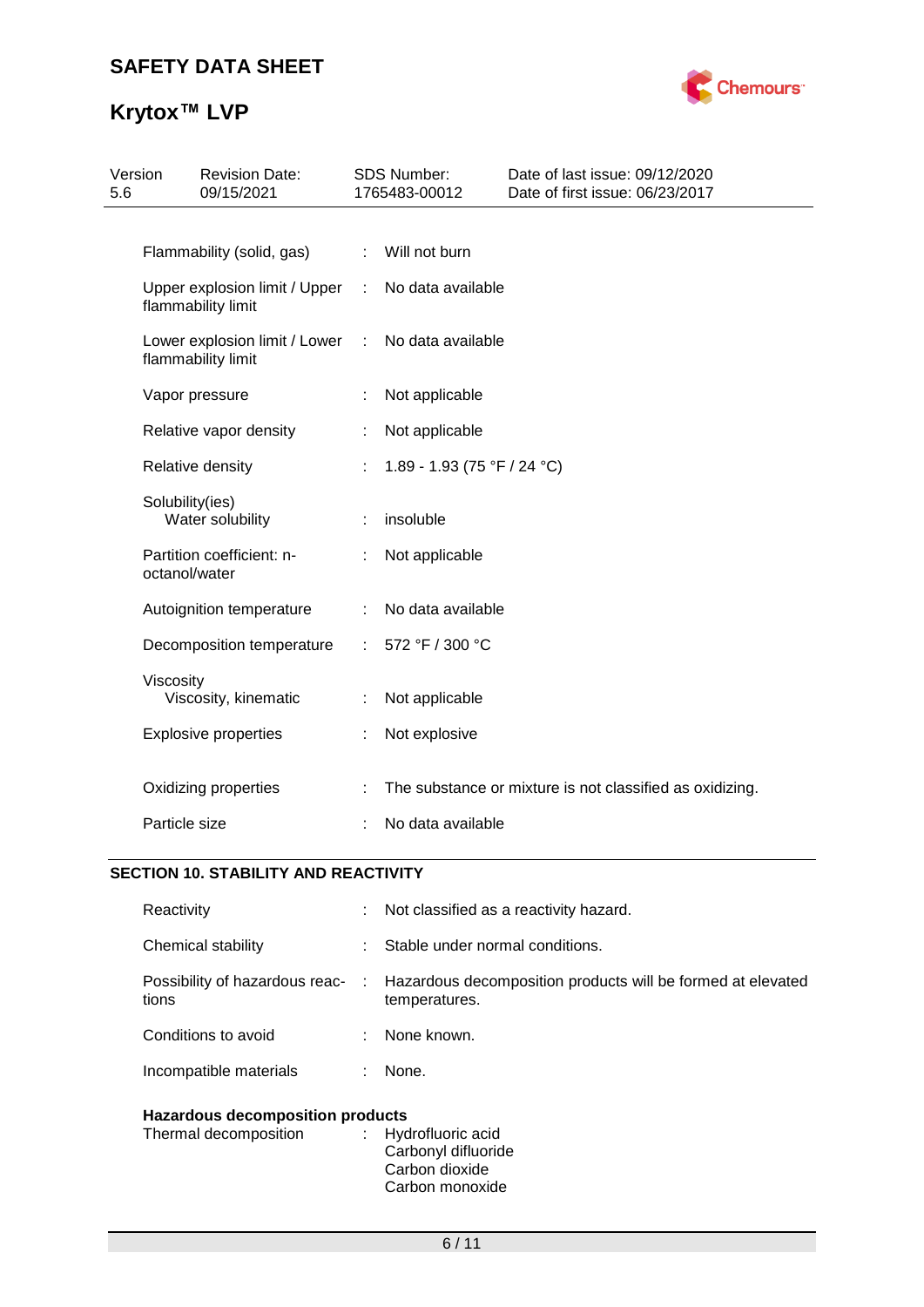# **Krytox™ LVP**



| Date of last issue: 09/12/2020<br>SDS Number:<br>Version<br><b>Revision Date:</b><br>09/15/2021<br>Date of first issue: 06/23/2017<br>5.6<br>1765483-00012 |  |
|------------------------------------------------------------------------------------------------------------------------------------------------------------|--|
|------------------------------------------------------------------------------------------------------------------------------------------------------------|--|

### **SECTION 11. TOXICOLOGICAL INFORMATION**

#### **Information on likely routes of exposure**

Skin contact Ingestion Eye contact

#### **Acute toxicity**

Not classified based on available information.

#### **Skin corrosion/irritation**

Not classified based on available information.

#### **Serious eye damage/eye irritation**

Not classified based on available information.

## **Respiratory or skin sensitization**

#### **Skin sensitization**

Not classified based on available information.

#### **Respiratory sensitization**

Not classified based on available information.

# **Germ cell mutagenicity**

Not classified based on available information.

#### **Carcinogenicity**

Not classified based on available information.<br> **IARC** No ingredient of this product to

- No ingredient of this product present at levels greater than or equal to 0.1% is identified as probable, possible or confirmed human carcinogen by IARC.
- **OSHA** No component of this product present at levels greater than or equal to 0.1% is on OSHA's list of regulated carcinogens.
- **NTP** No ingredient of this product present at levels greater than or equal to 0.1% is identified as a known or anticipated carcinogen by NTP.

#### **Reproductive toxicity**

Not classified based on available information.

## **STOT-single exposure**

Not classified based on available information.

#### **STOT-repeated exposure**

Not classified based on available information.

### **Aspiration toxicity**

Not classified based on available information.

## **SECTION 12. ECOLOGICAL INFORMATION**

**Ecotoxicity** No data available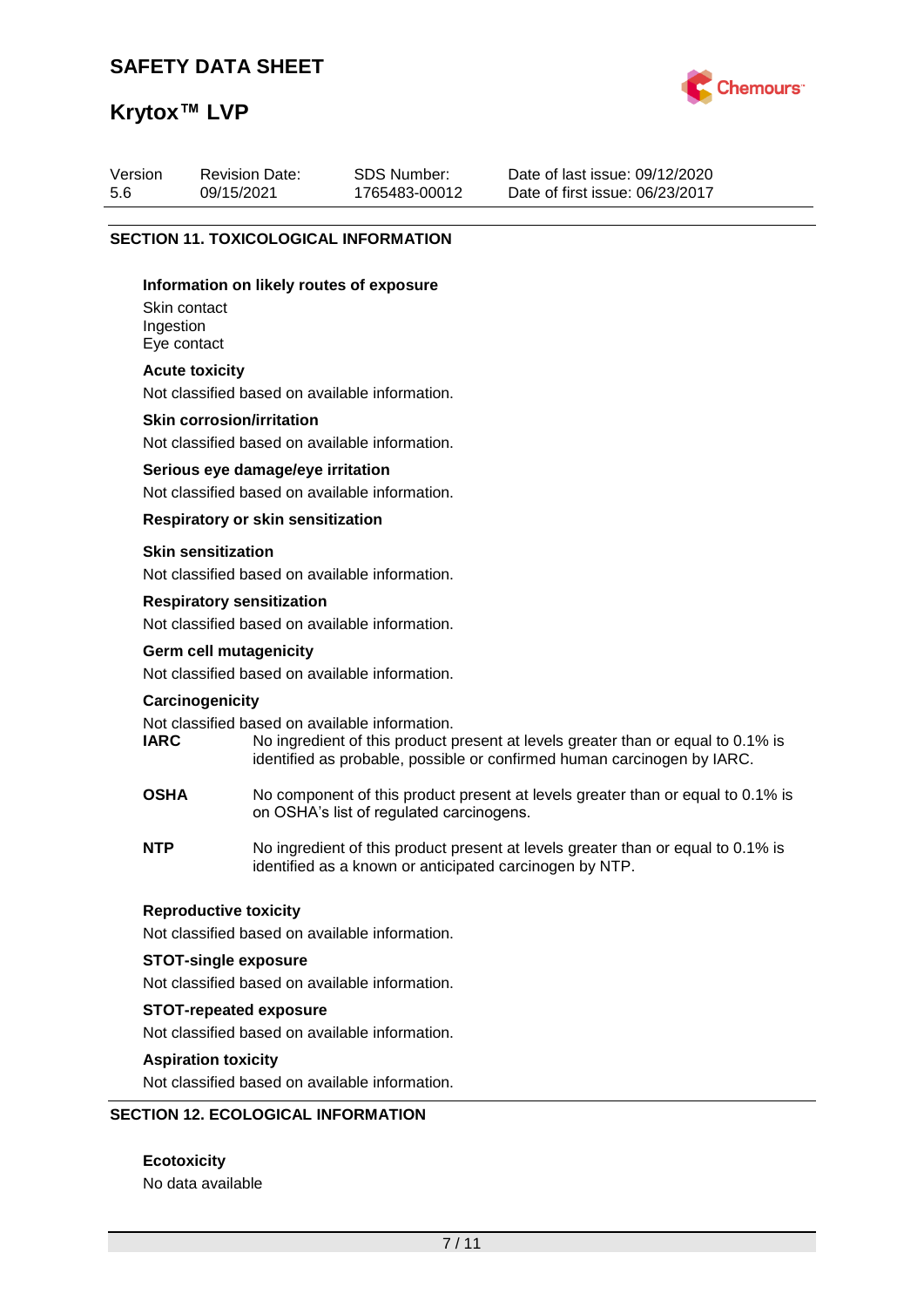

| Version<br>5.6 | <b>Revision Date:</b><br>09/15/2021                       |                                                       | <b>SDS Number:</b><br>1765483-00012                                                                                                                            | Date of last issue: 09/12/2020<br>Date of first issue: 06/23/2017        |  |  |
|----------------|-----------------------------------------------------------|-------------------------------------------------------|----------------------------------------------------------------------------------------------------------------------------------------------------------------|--------------------------------------------------------------------------|--|--|
|                | <b>Persistence and degradability</b><br>No data available |                                                       |                                                                                                                                                                |                                                                          |  |  |
|                | <b>Bioaccumulative potential</b><br>No data available     |                                                       |                                                                                                                                                                |                                                                          |  |  |
|                | <b>Mobility in soil</b><br>No data available              |                                                       |                                                                                                                                                                |                                                                          |  |  |
|                | Other adverse effects<br>No data available                |                                                       |                                                                                                                                                                |                                                                          |  |  |
|                | <b>SECTION 13. DISPOSAL CONSIDERATIONS</b>                |                                                       |                                                                                                                                                                |                                                                          |  |  |
|                | <b>Disposal methods</b>                                   |                                                       |                                                                                                                                                                |                                                                          |  |  |
|                | Waste from residues                                       |                                                       |                                                                                                                                                                | Dispose of in accordance with local regulations.                         |  |  |
|                | Contaminated packaging                                    |                                                       | Empty containers should be taken to an approved waste<br>handling site for recycling or disposal.<br>If not otherwise specified: Dispose of as unused product. |                                                                          |  |  |
|                | <b>SECTION 14. TRANSPORT INFORMATION</b>                  |                                                       |                                                                                                                                                                |                                                                          |  |  |
|                | <b>International Regulations</b>                          |                                                       |                                                                                                                                                                |                                                                          |  |  |
| <b>UNRTDG</b>  | Not regulated as a dangerous good                         |                                                       |                                                                                                                                                                |                                                                          |  |  |
|                | <b>IATA-DGR</b><br>Not regulated as a dangerous good      |                                                       |                                                                                                                                                                |                                                                          |  |  |
|                |                                                           | <b>IMDG-Code</b><br>Not regulated as a dangerous good |                                                                                                                                                                |                                                                          |  |  |
|                |                                                           |                                                       |                                                                                                                                                                |                                                                          |  |  |
|                | Not applicable for product as supplied.                   |                                                       |                                                                                                                                                                | Transport in bulk according to Annex II of MARPOL 73/78 and the IBC Code |  |  |
|                | <b>Domestic regulation</b>                                |                                                       |                                                                                                                                                                |                                                                          |  |  |
| 49 CFR         | Not regulated as a dangerous good                         |                                                       |                                                                                                                                                                |                                                                          |  |  |

## **CERCLA Reportable Quantity**

This material does not contain any components with a CERCLA RQ.

## **SARA 304 Extremely Hazardous Substances Reportable Quantity**

This material does not contain any components with a section 304 EHS RQ.

**SARA 302 Extremely Hazardous Substances Threshold Planning Quantity** This material does not contain any components with a section 302 EHS TPQ.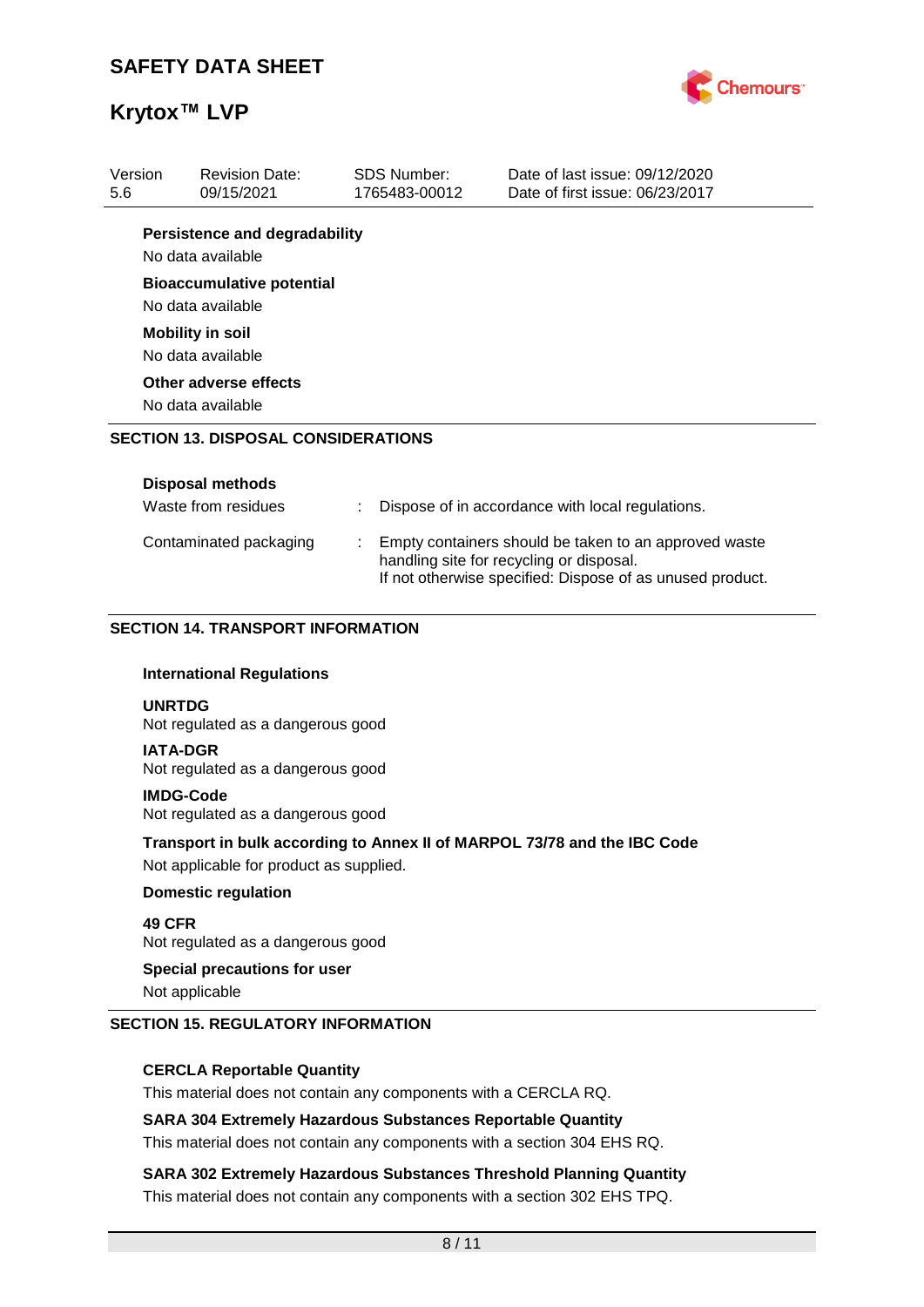

| Version<br>5.6  | <b>Revision Date:</b><br>09/15/2021                              | <b>SDS Number:</b><br>1765483-00012                                                                                                                                                       | Date of last issue: 09/12/2020<br>Date of first issue: 06/23/2017                        |  |
|-----------------|------------------------------------------------------------------|-------------------------------------------------------------------------------------------------------------------------------------------------------------------------------------------|------------------------------------------------------------------------------------------|--|
|                 | SARA 311/312 Hazards                                             | : No SARA Hazards                                                                                                                                                                         |                                                                                          |  |
| <b>SARA 313</b> |                                                                  | : This material does not contain any chemical components with<br>known CAS numbers that exceed the threshold (De Minimis)<br>reporting levels established by SARA Title III, Section 313. |                                                                                          |  |
|                 | <b>US State Regulations</b>                                      |                                                                                                                                                                                           |                                                                                          |  |
|                 | Pennsylvania Right To Know<br><b>PFPE</b> fluid<br>Fluoropolymer |                                                                                                                                                                                           | Trade secret<br>Trade secret                                                             |  |
|                 | <b>California Prop. 65</b>                                       |                                                                                                                                                                                           | WARNING: This product can expose you to chemicals including Pentadecafluorooctanoic acid |  |

ARNING: This product can expose you to chemicals including Pentadecafluorooctanoic acid, which is/are known to the State of California to cause birth defects or other reproductive harm. For more information go to www.P65Warnings.ca.gov. Note to User: This product is not made with PFOA nor is PFOA intentionally present in the product; however, it is possible that PFOA may be present as an impurity at background (environmental) levels.

## **SECTION 16. OTHER INFORMATION**



Krytox™ and any associated logos are trademarks or copyrights of The Chemours Company FC, LLC.

Chemours™ and the Chemours Logo are trademarks of The Chemours Company. Before use read Chemours safety information.

For further information contact the local Chemours office or nominated distributors.

### **Full text of other abbreviations**

| ACGIH     | : USA. ACGIH Threshold Limit Values (TLV)                   |
|-----------|-------------------------------------------------------------|
| NIOSH REL | : USA. NIOSH Recommended Exposure Limits                    |
| OSHA Z-1  | : USA. Occupational Exposure Limits (OSHA) - Table Z-1 Lim- |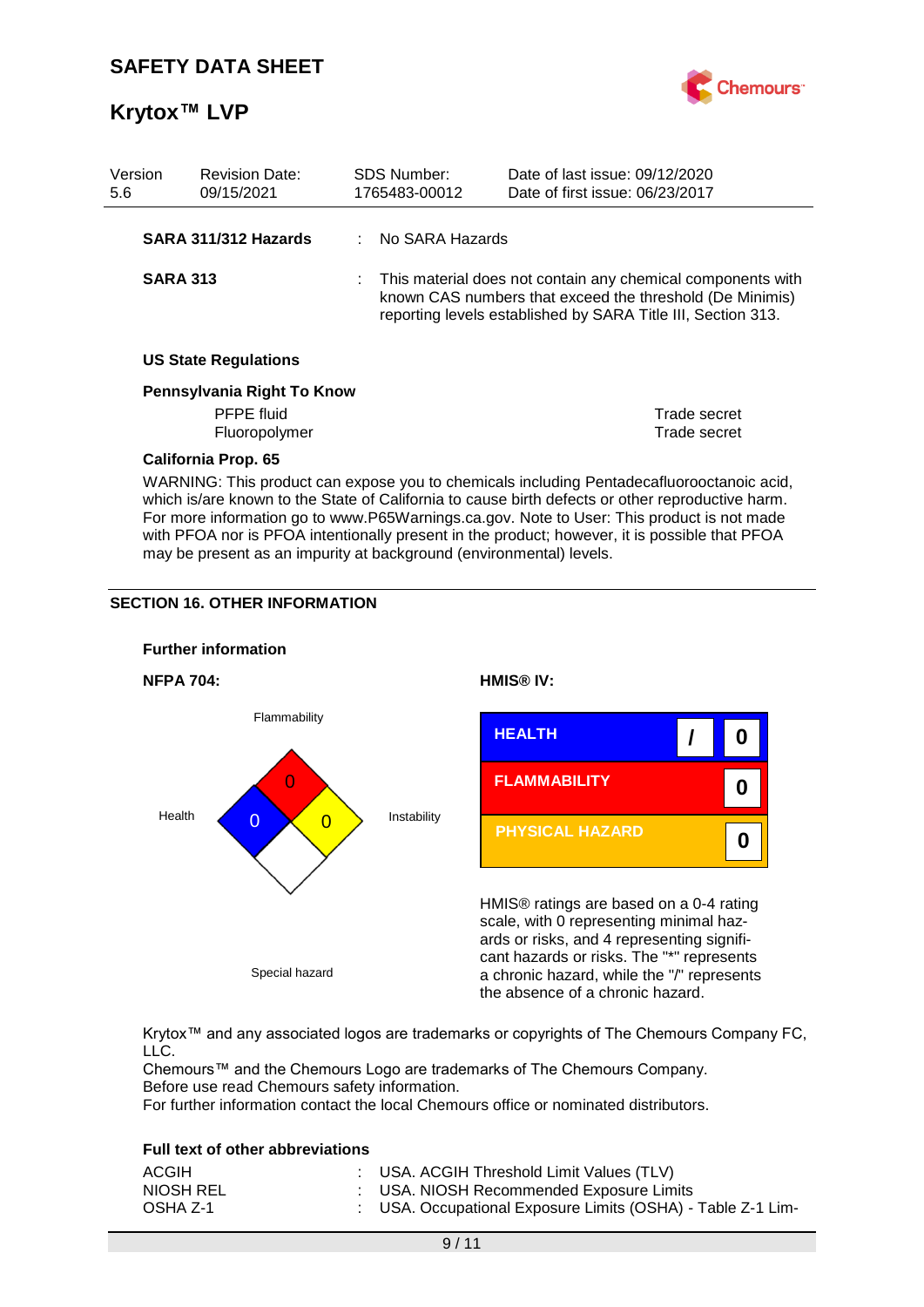

| Version<br>5.6  | <b>Revision Date:</b><br>09/15/2021 | <b>SDS Number:</b><br>1765483-00012 | Date of last issue: 09/12/2020<br>Date of first issue: 06/23/2017                            |  |  |  |  |
|-----------------|-------------------------------------|-------------------------------------|----------------------------------------------------------------------------------------------|--|--|--|--|
|                 |                                     |                                     | its for Air Contaminants                                                                     |  |  |  |  |
| OSHA Z-2        |                                     |                                     | USA. Occupational Exposure Limits (OSHA) - Table Z-2                                         |  |  |  |  |
| ACGIH / TWA     |                                     |                                     | 8-hour, time-weighted average                                                                |  |  |  |  |
| ACGIH / STEL    |                                     |                                     | Short-term exposure limit                                                                    |  |  |  |  |
| ACGIH / C       |                                     | Ceiling limit                       |                                                                                              |  |  |  |  |
| NIOSH REL / TWA |                                     |                                     | Time-weighted average concentration for up to a 10-hour<br>workday during a 40-hour workweek |  |  |  |  |
| NIOSH REL / ST  |                                     |                                     | : STEL - 15-minute TWA exposure that should not be exceeded<br>at any time during a workday  |  |  |  |  |
| NIOSH REL / C   |                                     |                                     | Ceiling value not be exceeded at any time.                                                   |  |  |  |  |
|                 | OSHA Z-1 / TWA                      |                                     | 8-hour time weighted average                                                                 |  |  |  |  |
|                 | OSHA Z-2 / TWA                      |                                     | 8-hour time weighted average                                                                 |  |  |  |  |

AIIC - Australian Inventory of Industrial Chemicals; ASTM - American Society for the Testing of Materials; bw - Body weight; CERCLA - Comprehensive Environmental Response, Compensation, and Liability Act; CMR - Carcinogen, Mutagen or Reproductive Toxicant; DIN - Standard of the German Institute for Standardisation; DOT - Department of Transportation; DSL - Domestic Substances List (Canada); ECx - Concentration associated with x% response; EHS - Extremely Hazardous Substance; ELx - Loading rate associated with x% response; EmS - Emergency Schedule; ENCS - Existing and New Chemical Substances (Japan); ErCx - Concentration associated with x% growth rate response; ERG - Emergency Response Guide; GHS - Globally Harmonized System; GLP - Good Laboratory Practice; HMIS - Hazardous Materials Identification System; IARC - International Agency for Research on Cancer; IATA - International Air Transport Association; IBC - International Code for the Construction and Equipment of Ships carrying Dangerous Chemicals in Bulk; IC50 - Half maximal inhibitory concentration; ICAO - International Civil Aviation Organization; IECSC - Inventory of Existing Chemical Substances in China; IMDG - International Maritime Dangerous Goods; IMO - International Maritime Organization; ISHL - Industrial Safety and Health Law (Japan); ISO - International Organisation for Standardization; KECI - Korea Existing Chemicals Inventory; LC50 - Lethal Concentration to 50 % of a test population; LD50 - Lethal Dose to 50% of a test population (Median Lethal Dose); MARPOL - International Convention for the Prevention of Pollution from Ships; MSHA - Mine Safety and Health Administration; n.o.s. - Not Otherwise Specified; NFPA - National Fire Protection Association; NO(A)EC - No Observed (Adverse) Effect Concentration; NO(A)EL - No Observed (Adverse) Effect Level; NOELR - No Observable Effect Loading Rate; NTP - National Toxicology Program; NZIoC - New Zealand Inventory of Chemicals; OECD - Organization for Economic Co-operation and Development; OPPTS - Office of Chemical Safety and Pollution Prevention; PBT - Persistent, Bioaccumulative and Toxic substance; PICCS - Philippines Inventory of Chemicals and Chemical Substances; (Q)SAR - (Quantitative) Structure Activity Relationship; RCRA - Resource Conservation and Recovery Act; REACH - Regulation (EC) No 1907/2006 of the European Parliament and of the Council concerning the Registration, Evaluation, Authorisation and Restriction of Chemicals; RQ - Reportable Quantity; SADT - Self-Accelerating Decomposition Temperature; SARA - Superfund Amendments and Reauthorization Act; SDS - Safety Data Sheet; TCSI - Taiwan Chemical Substance Inventory; TECI - Thailand Existing Chemicals Inventory; TSCA - Toxic Substances Control Act (United States); UN - United Nations; UNRTDG - United Nations Recommendations on the Transport of Dangerous Goods; vPvB - Very Persistent and Very Bioaccumulative

| Sources of key data used to | Internal technical data, data from raw material SDSs, OECD |
|-----------------------------|------------------------------------------------------------|
| compile the Material Safety | eChem Portal search results and European Chemicals Agen-   |
| Data Sheet                  | cy, http://echa.europa.eu/                                 |

Revision Date : 09/15/2021